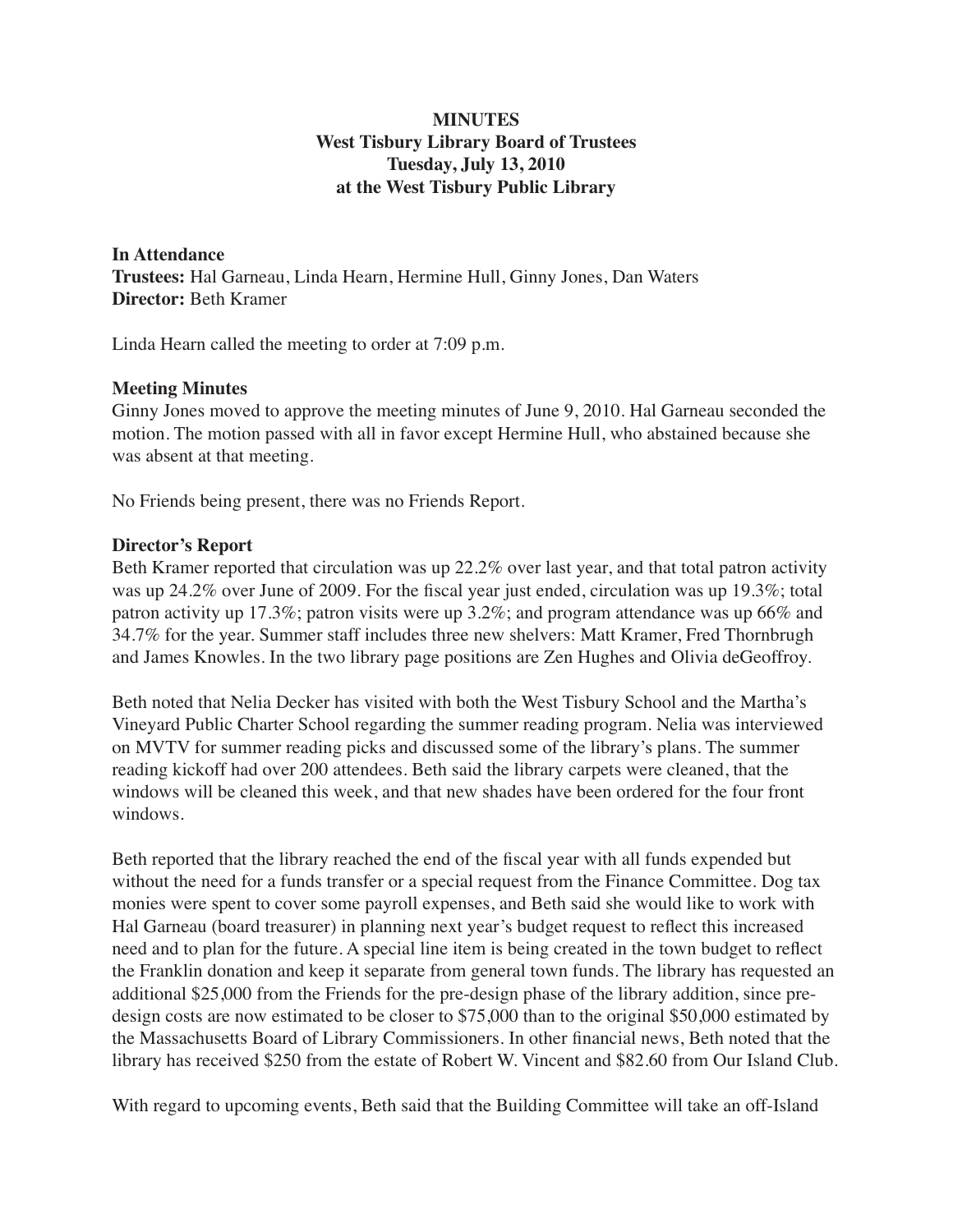tour on Wednesday of public libraries in Mashpee, Marstons Mills and Lakeville (if there is time enough), to look at additions and renovations. She said that volunteers and cashiers are still needed for the Friends' Book Sale. The volunteers appreciation party will be Wednesday, August 4th, 6 to 8 p.m. at Linda's. Trustees are asked to bring food. The West Tisbury Library Foundation will kick off its capital fund-raising campaign with an event on Sunday, August 1, from  $5$  to  $7$  p.m.

# **Building Committee Update**

Linda reported that the new OPM has been pleasant, accommodating, knowledgeable and honest, and that the Building Committee is working toward a contract that is presently in the hands of Jen Rand and Town Counsel. There will be a walk-through of the library with architectural candidates on July 28th.

Beth and Linda recently walked the Maley property with Tim and Eileen Maley, with regard to possible location of a well there, and they have met with the selectmen, who gave permission to proceed in this direction. Glenn Hearn will help by supplying background information and research for this process. Linda has written to the Vineyard Conservation Commission, which holds the conservation restriction on the Maley property, seeking permission to move forward with hiring an engineer to submit applications to the town Board of Health and the state Department of Environmental Protection. At the 2010 Town Meeting there was an appropriation for capital expenses for a well hookup. It is not clear who controls this money and who decides how it will be used, but the hope is that it can be used for the first phase of the well on the Maley property.

In conclusion, Linda noted that Al DeVito has been seated and is active on the Building Committee.

## **Foundation Update**

Dan gave a brief summary of two recent meetings of the West Tisbury Library Foundation on June 21 and July 12. House parties are being planned, and invitations have been sent out to prospective guests. The Foundation met privately on July 10 to help firm up their commitment and strategic plans. David McCullough has agreed to give a public reading next July of his new book, which is due in fall of 2011. The reading will be held at the new Ag Hall and will benefit the West Tisbury Library Foundation. Dan will give presentations at a house party on July 25, a public forum on July 26, and at the Foundation kickoff on August 1. He will also help Beth create a Powerpoint presentation for the architects' walk-through on July 28. Beth noted that the library needs to go before the Selectmen for permission to hold the Foundation's private event at the library on August 1.

## **Old Business**

Ginny Jones reported that she had been at a meeting that morning with the Selectmen, the acting Police Chief, the Fire Department, the Planning Board, MVC staff and people from the state to discuss changes to the intersection at State Road and Old County Road. At that meeting she mentioned the crosswalk between Alley's Store and the Howes House, and the inability thus far to get it repainted. It is possible that line painters may come soon. Ginny has also inquired about